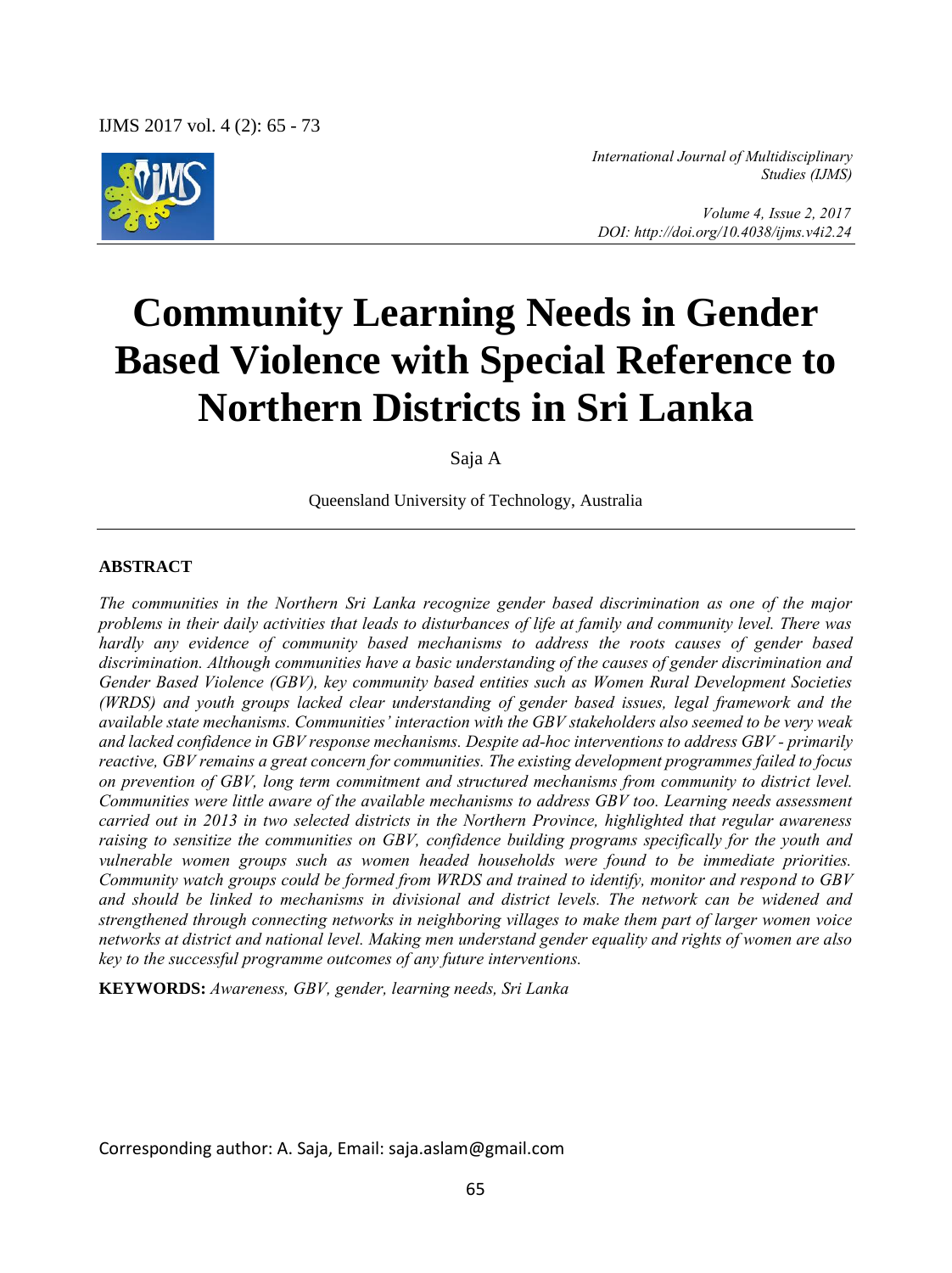### **1. INTRODUCTION**

#### Gender Based Violence (GBV);

*"refers to any harm perpetrated against a person's will on the basis of gender—the socially ascribed differences between males and females. It is based on an unequal power between men, women, boys and girls. Women and girls are often the targets because of social norms and beliefs that perpetuate their second-class social status. GBV includes physical, sexual and psychological abuse of women and girls in the home, community and in schools; trafficking and widespread sexual violence and exploitation during and after conflicts and natural disasters" (CARE 2012 p.1).* 

GBV is identified to be one of the significant social and public health problems in Sri Lanka (Jennifer *et al*., 2011). GBV is often discounted relative to other crimes despite the fact that laws, policies, institutions and practices remain insensitive to gender concerns. On the other hand, women and young girls – the main victims of this kind of violence– and their families usually remain silent and avoid seeking remedies.

Jennifer *et al*. (2011) further highlighted that the majority of the victims of the GBV cases are women, although it includes violence against men and women. Unequal gender relations and discrimination are the root causes of GBV. The pattern of GBV in Sri Lanka encompasses physical, sexual, psychological and emotional violence and parallels current worldwide trends (Jennifer *et al*., 2011). A good understanding of GBV prevalence and trend in Sri Lanka is lacking due to the absence of systematic data (Jayasundere, 2009). Further, ICG (2011) reported that:

*"Explicit allegations of domestic violence and sexual abuse do not make the headlines frequently. There is still significant stigma associated with being a victim of sexual abuse or seeking separation from a husband, and impunity for violence against women remains the rule in the North – as is true across Sri Lanka. As a* 

*result, many incidents are not reported at all, while others are exaggerated"*

This leaves an incomplete picture of the experiences of women particularly in the context of North. "It is evident that GBV is currently not addressed adequately by the health care and other relevant sectors in Sri Lanka" (Jennifer *et al*., 2011). IDP camp setting, where most of the returnees lived after displacement, had led to the breakdown of community safety mechanisms which further increased the risks of GBV violence. In the context of the North, after the return process, there has been continuous reporting on the GBV issues and lack of mechanisms to address the issues at the community and government level. Acquiring GBV awareness is an appropriate step in advancing their community involvement. In addition, engaging young men to address women's issues is a proven way to address GBV. Youth are a strong catalyst too to promote social changes. As the state mechanism strengthened to provide services, the services are needed to be extended by them and communities need to be equipped with understanding to demand for those services. It is also important to develop a common voice for women at the grass root level.

In order to have a grounded understanding of GBV and gender issues at community level, it is important to understand the current level of knowledge and understanding existing mechanisms to address the GBV at community level. The objective of the study is to understand the community perceptions and current level of knowledge, any existing mechanisms in order to map the needs and gaps to address GBV issues at community level by consulting youth and women in the Northern Sri Lanka.

#### **2. BACKGROUND**

ICG (2011) report on women insecurity in the North and East Sri Lanka underlined that there are increasing violence within families and villages is one of the greatest current concerns in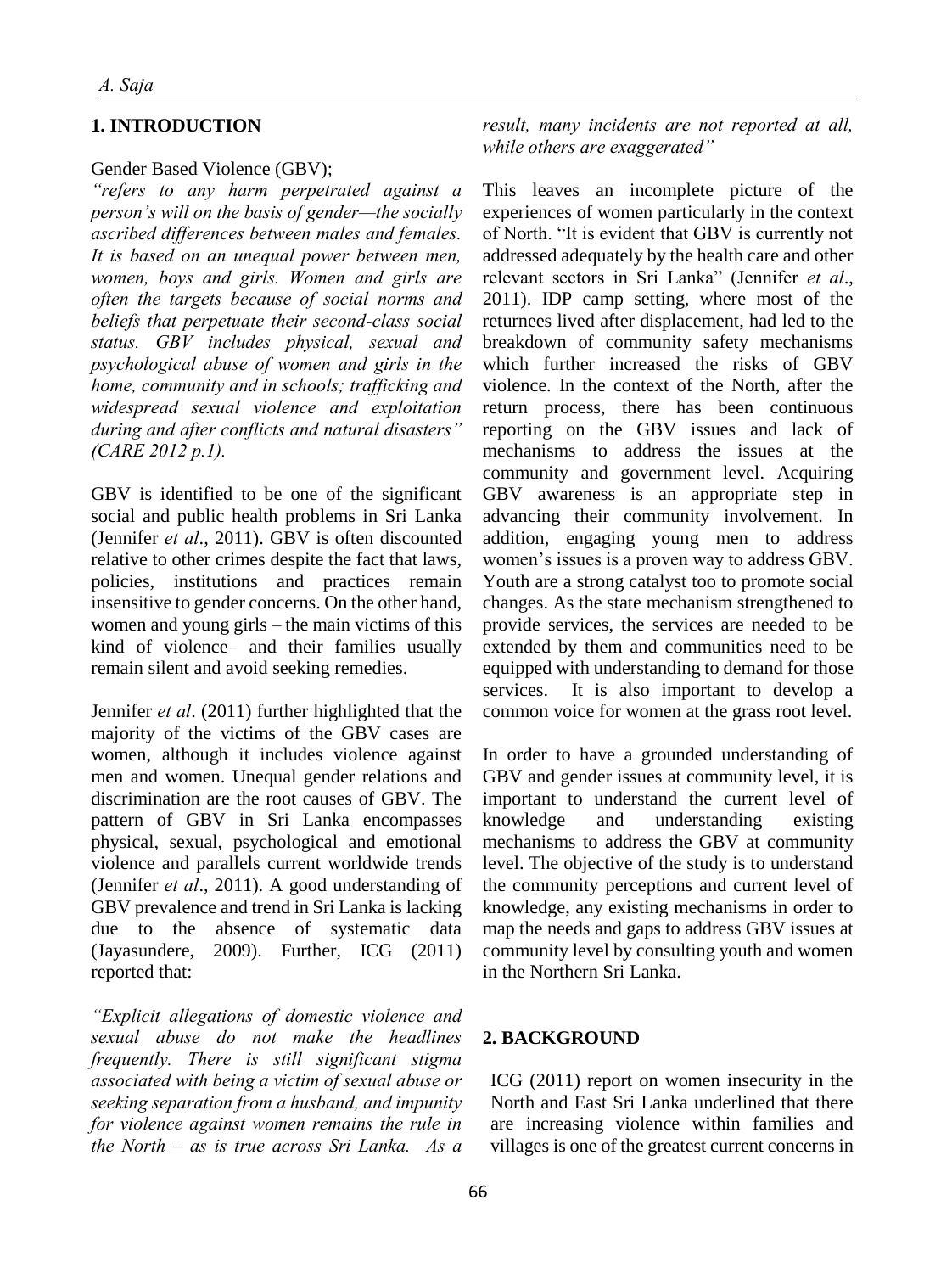the North. The ICG (2011) report further highlighted that:

*"There are stories of rape and physical abuse within families. There are also reports of men abandoning their wives for other women and intimidating them to not to challenge the second marriage. This physical and sexual aggression, combined with growing alcohol use and other pressures, has been debilitating for many families. There are widespread reports of an increase in under-age pregnancies".*

Girls and women experienced enormous challenges as a result of accumulated impact of violence, particularly the impact on their physical and mental health and its consequences, both immediate and long term (Jennifer *et al*., 2011). Regular awareness programmes are needed for the communities to address GBV. One of the recommendations for the international organizations to address GBV suggested by ICAN (2013) is to "strengthen local CSO capacities for legal advocacy, public awareness raising, networking and service delivery, through funding, technical assistance and ensuring systematic and structured engagement with state and international counterparts". All what is required is an extensive strategic and long term programming to address gender based violence in all realms from policy to local level programming at the community level (Jayasundera, 2009).

According to the Child Development and Women Empowerment Ministry data released in September 2010, there are around 40,000 war widows in the North. One particularly vulnerable group to GBV is young widows who were forced into marriages to avoid being recruited during the period of war. Nevertheless, it is evident that structures like Women Rural Development Society (WRDS) and youth groups are becoming stronger to collectively seek assistance. WRDS raise a strong voice in demanding the state institutions to take immediate actions to fulfill community needs. New initiatives needs to support strengthening

the existing groups with the long term vision to enable these groups to work in close collaboration with the government service providers and obtain services available for GBV prevention, curative and rehabilitative efforts. Family structure has been greatly affected due to the past war and the weakened family structure has a flow on effect to the broader community, where the prevalence of issues such as alcoholism, domestic violence, gender based violence, child abuse and other mental health and psychosocial issues are considerably high. Bad coping mechanisms such as alcohol abuse or aggressive behavior are prevalent and result in many cases of domestic violence and child abuse.

A project implemented in the northern districts of Sri Lanka by CARE International aimed to "raise awareness at the community levels on GBV to develop community based response mechanisms." Many other awareness raising activities has been implemented by many organizations on Gender Based Violence and Child Rights in the North, such as the projects launched by Legal Aid Commission. However, there have been several needs and gaps exist. linkages with psychosocial and mental health programmes to address GBV under several projects need to be carefully mapped out in order to design new programmes which could complement the ongoing initiatives within the same framework of action to prevent and respond to GBV. The reach of GBV awareness to the communities needs to be further improved and community based mechanisms should be given priority to prevent and respond to GBV issues. New potential stakeholders such as religious leaders and leading role models should be explored. Lessons learnt and good practices from other locations should also be harnessed through networks of activists.

# **3. METHODOLOGY**

The study was conducted in four divisional secretariat (DS) divisions in two districts in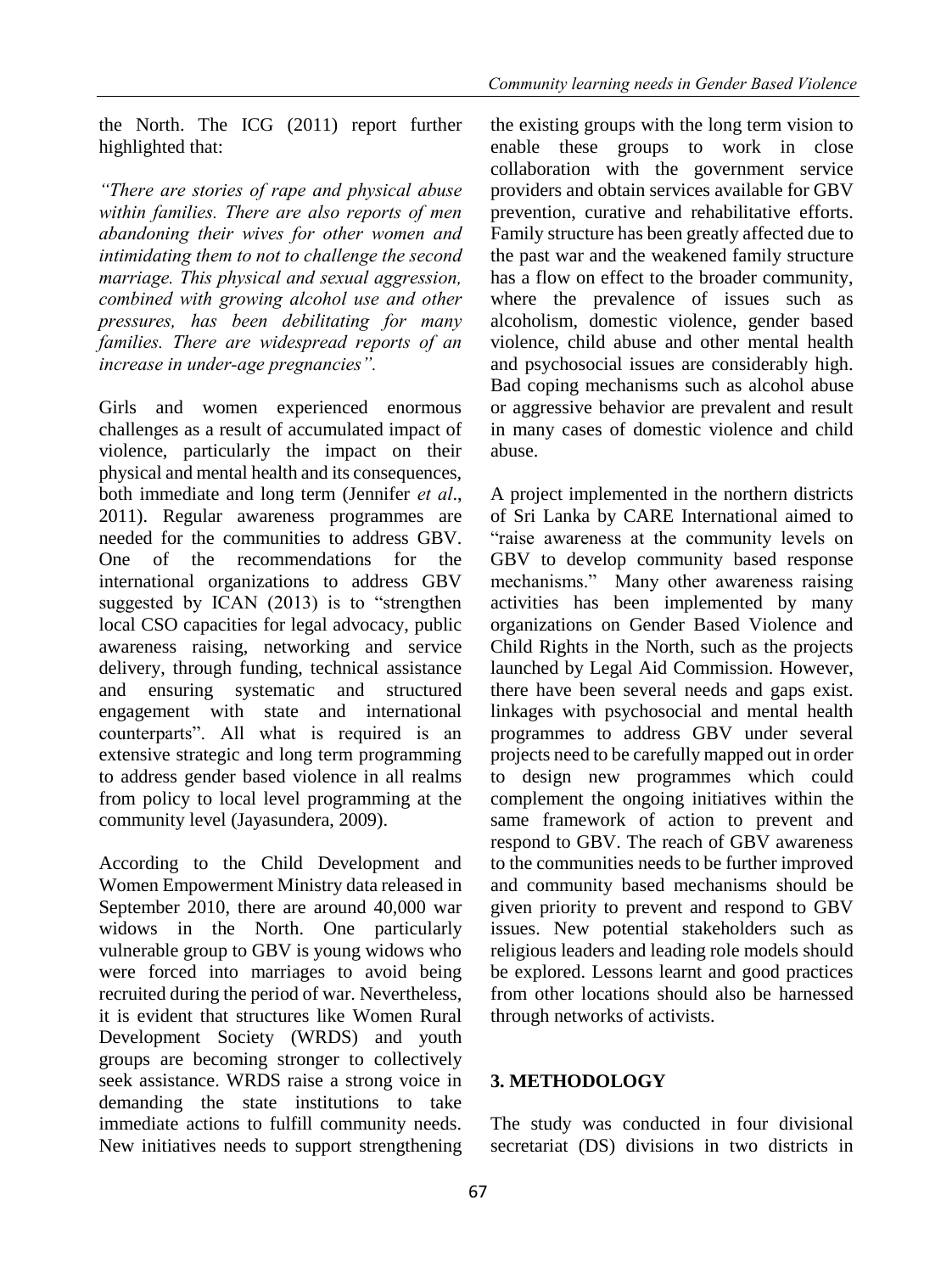Northern Province of Sri Lanka (Figure 1). Selected DS divisions were:

 - Puthukudiyiruppu and Maritiempatu DS divisions in Mullaitivu District, and

 - Poonagay and Karaichchi DS divisions in Killinochchi District.

Since this study aims to explore the learning needs, a qualitative study was employed. Semi Structured Interview (SSI) questions and participatory tools were used to conduct the Focus Group Discussions. Limitation to this study was that the study was conducted in only two districts among the five districts in the Northern Province of Sri Lanka. However, some data available from secondary sources focusing the entire Northern Province helped to

complement the primary data collected during the focus group discussions in this study. Details of Focus Group Discussions (FGD) are as follows:

- Focus Group Discussions (FGD) with Women Rural Development Society (WRDS) members (29 females), comprising of a mix age group from 8 Grama Niladhari (GN) divisions in 2 DS divisions, and
- Two Focus Group Discussions with two groups of youth comprised of 32 youth from both sexes (16 boys and 16 girls), who were undergoing vocational training from 9 GN divisions in 2 DS divisions.



**Figure 1:** Location of the four DS divisions in the Northern districts in Sri Lanka (Locations are highlighted in the black box) Source: CIRM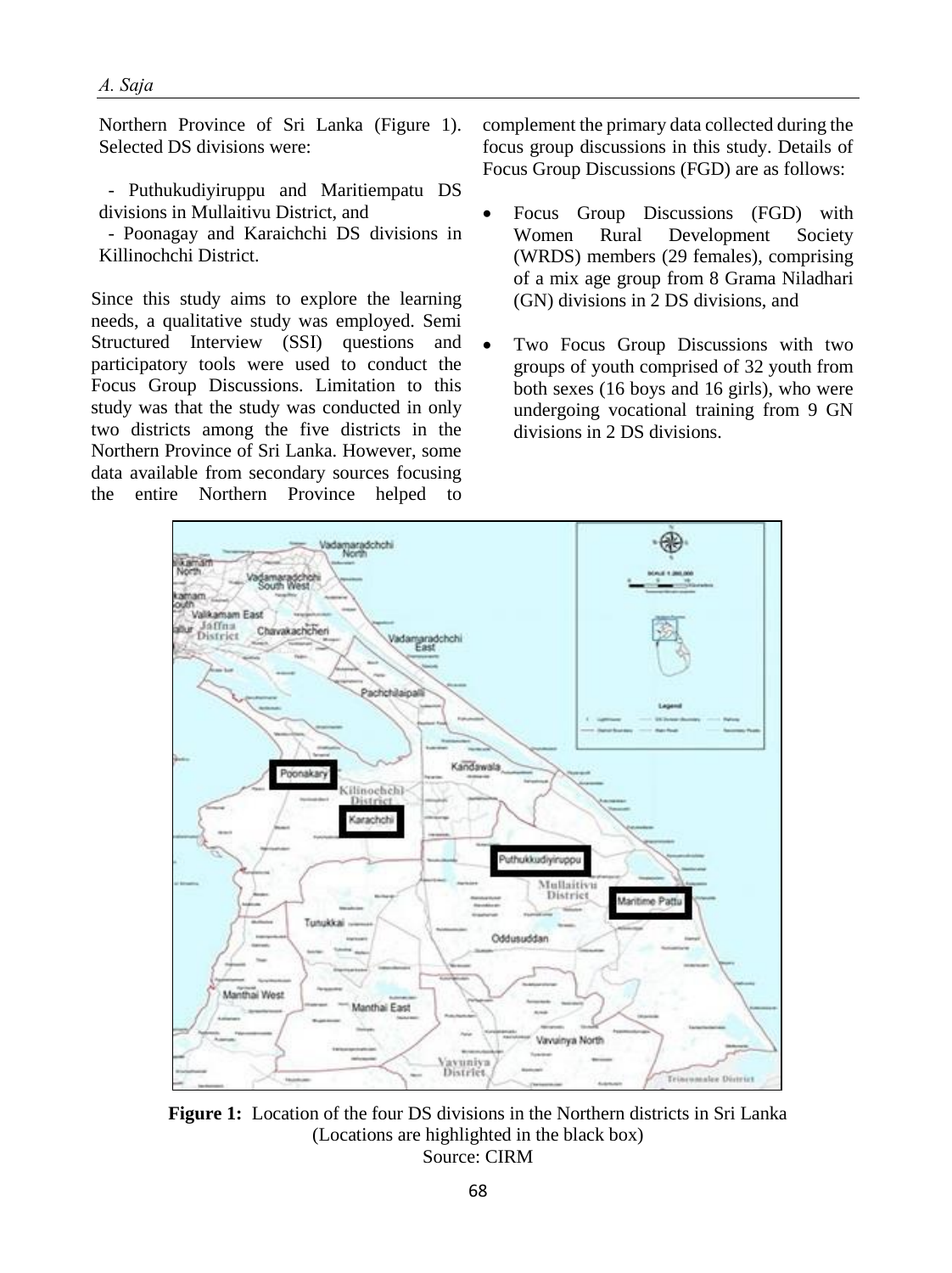# **4. RESULTS AND DISCUSSION**

Findings of the assessment in all four locations are summarized below in four key areas in line with the methodology adopted for this assessment.

- 1. Knowledge level of concept of Gender, Difference between Gender and Sex as well as the Gender equality.
- 2. Key GBV issues at the community level.
- 3. Currently available mechanisms to address the key GBV issues at the community level
- 4. Future requirements of the communities to address the GBV issues

# **4.1. Knowledge level about GBV**

Conceptual knowledge of gender and difference between gender and sex were very low among the people in the study area. They could not differentiate sex and gender and sometimes explained gender is same as sex.

However people were able to explain the gender equality as to what it should be and were able to identify the key causes for the gender inequality in their villages. In summary;

- Level of respect given by the society
- Culture of the society
- Social differences
- Perception by the society
- Social ignorance of women by the society
- Lack of awareness of women roles and rights

People were able to list some key GBV issues. They include;

- Harassments at the household/family level (by husbands)
- Perception by the society (as women lacks leadership qualities)
- Child abuse
- Growing and caring children with gender differences
- Negative social perception of single women (divorced or widow)
- Harassment of women due to alcoholism
- Usage of mobile phones to watch pornography leading to sexual exploitation among the youth

## **4.2. Key GBV issues at the community level**

Some of the key issues among the general issues highlighted by the people were related to GBV, while the other issues could lead to GBV issues. Major common issues in all villages were unemployment for the youth and lack of opportunities for women. There is a general notion in the community is that the main role of the women is home maker and looking after their kids for their well-being. Although most of the issues were related to economical/livelihood, there has been consistent issues related to education and leadership in addition to the overarching cultural and social limitations as to what a women can or should do in these communities.

- No electricity in villages distant from the main roads
- Lack of transport facilities available
- Families finding it difficult to pay back loans adding them more pressure on their livelihood
- Schools are not functioning properly and lack of teachers
- Consumption of illegal alcohol leads to domestic violence
- Marginalization of villages/communities giving low status compared to other neighboring villages

The above general issues further increase the risk for women in the Northern context as there is large number of women were either widowed, unmarried, divorced or living separately from their husbands and most of them were heading households and the majority have limited access to livelihood opportunities.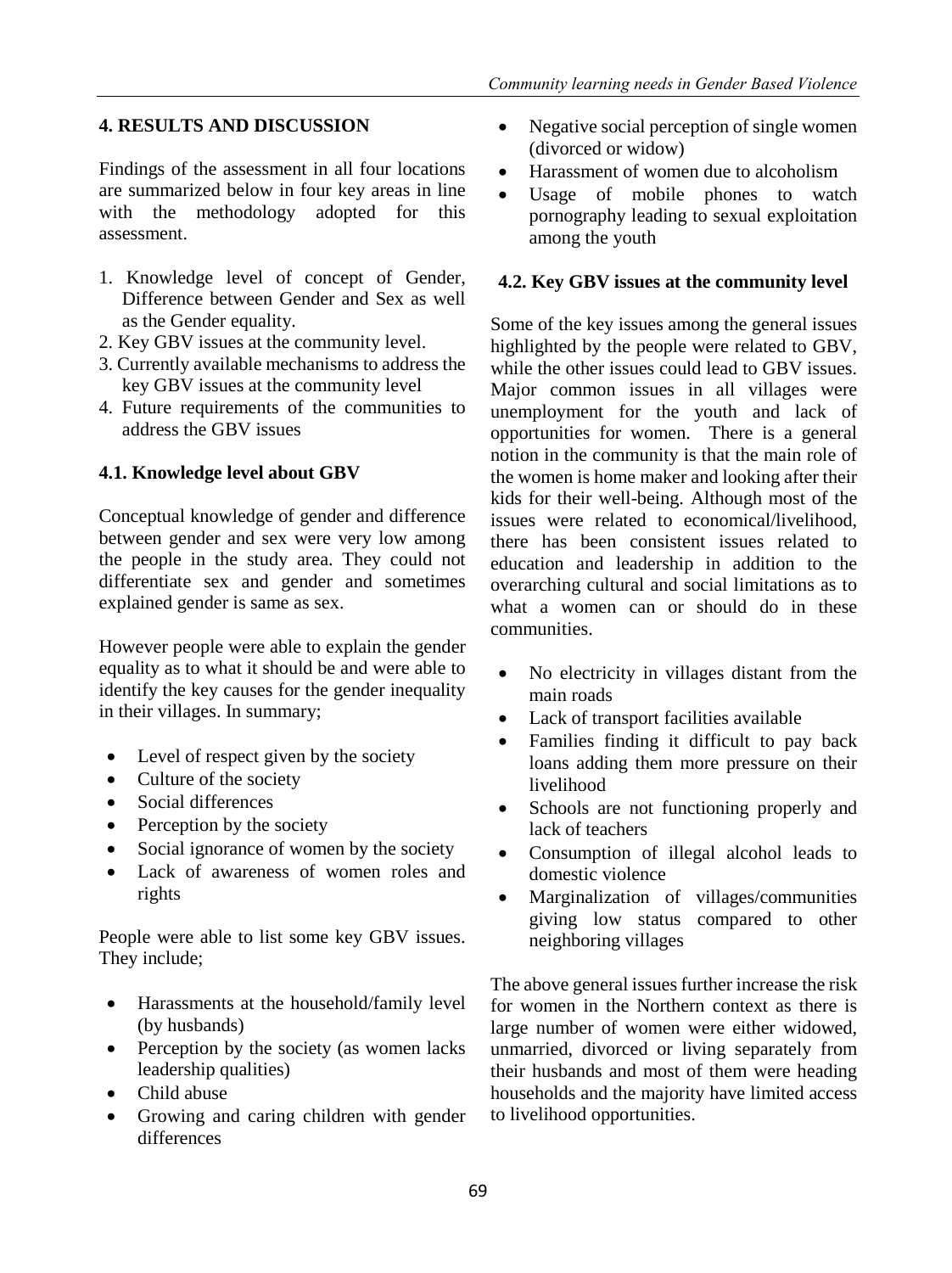participants of this assessment were;

- Women Headed Households carry the family responsibility and struggling to find livelihood leads to SGBV issues.
- Large variation in the wages for women for the same work men do.
- Cultural practices do not allow the women to participate in the work that men do. If they participate, there has been discrimination in the wage for the same type of work.
- Suspicion of woman (particularly widow or divorced woman) talking to or working with men.
- Verbal, physiological and physical abuses for women in work places.

Both WRDS and Youth groups had limited understanding of GBV prevention and response mechanisms. There have been little differences in priority GBV issues between different study locations depending on the location and social factors. For example in one area, the major issue was the production and consumption of illegal alcohol and the inward migration of men workers from far places, whereas in another location key issues include outward migration of men for jobs to far places leaving the women living alone for long time period. Therefore detail root-cause analysis of problems in each community context will be helpful to further analyse the GBV issues to devise appropriate community based mechanisms.

#### **4.3. Available mechanisms to address GBV issues at the community/district level**

No specific group to work for GBV issues was identified in the locations of this study. However WRDS in the village level and the youth group/club are interested do something against the GBV issues in their villages. Further, there was lack of consistency in understanding and less awareness among the women as well as the youth about the Gender based rights, issues or violence's

Some specific issues on GBV highlighted by the and the referral mechanisms to address GBV issues.

- There were hardly any structured mechanism at the community level in the locations of this study to address the GBV issues. However people noted that there are women action networks in the neighboring villages. Therefore it is important for these communities to get them organized and trained, so that they can make linkages with women networks in neighboring villages to strengthen their position at the divisional level and then in the district.
- Gender desk in the Divisional Secretariat (DS) office: Only very few women were aware of the Women Development Officer (WDO) or the help desk for women issues at the DS office. Often, people approach Grama Niladari (GN) to resolve family or community issues and there is less awareness among the women as well as men about the women rights, issues or violence's and the referral systems.
- Interaction with the relevant stakeholders for GBV issues was very ad-hoc in nature and the youth was not aware of the stakeholders to address the GBV issues. In the meantime, lack of linkages by the service providers with the youth groups also a reason for ignorance of GBV issues. In the meantime WRDS had some linkages with some stakeholders working on GBV (Women Development Officer (WDO), DS and other nongovernmental organizations). However the relationship was found to be not regular and very responsive mode than the proactive/prevention mode.
- Interaction with GBV related stakeholders' matrix is shown in Table 1. The analysis of GBV stakeholder interaction with the community is shown in Figure 1. It shows that the most regular interaction to address GBV issues were GN, Police and midwife (for health issues). There was lack of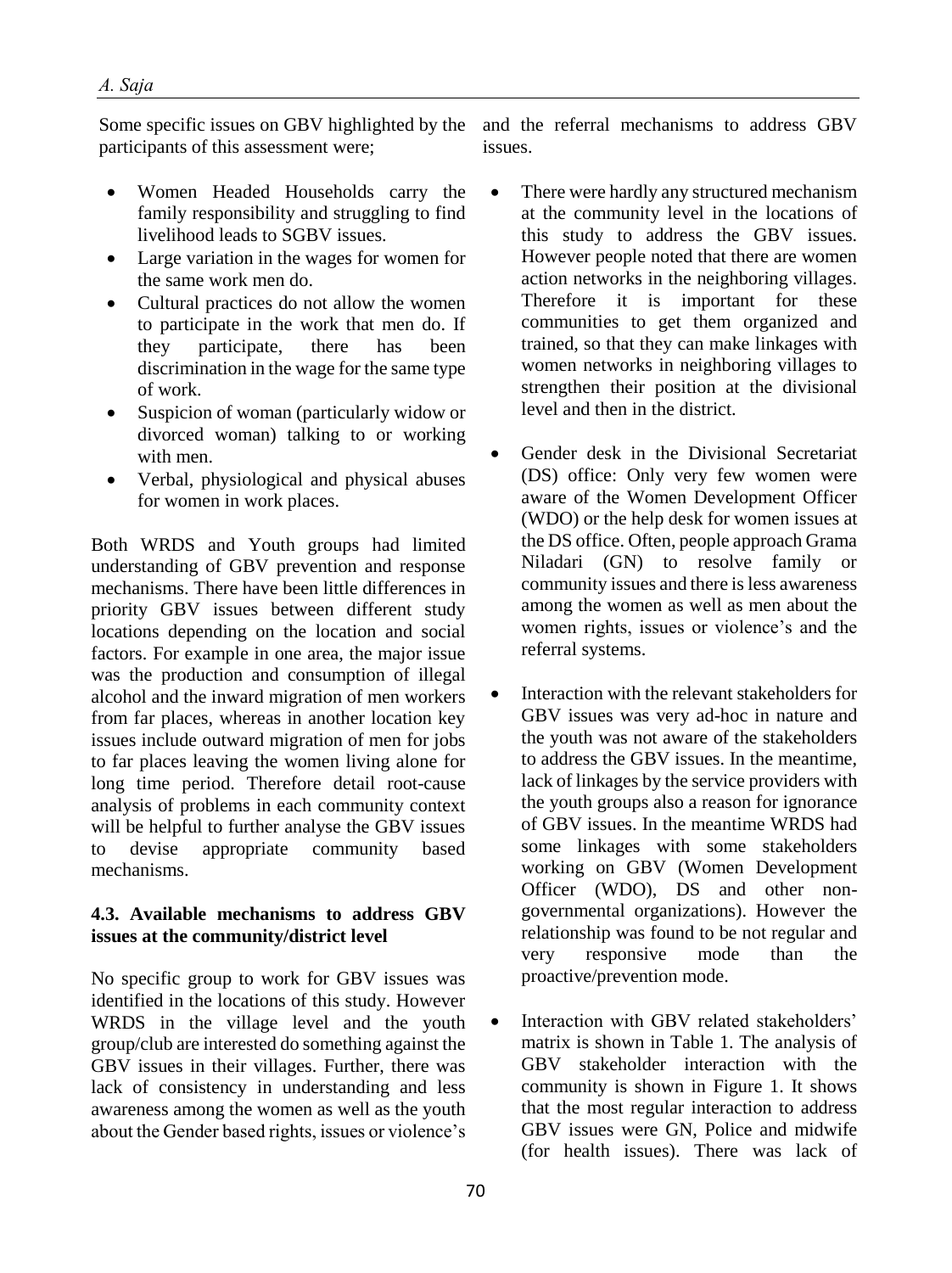interaction with WDO and even RDS showed lack of interest to get involved being most of the perpetrators are men in the same society.

 Only few organisations trained and conducted awareness trainings on GBV issues. No local religious institutions or civil society groups existed in the GNs of this assessment, which could play major role in addressing GBV issues.

### **4.4. Future requirements of the communities to address GBV issues**

In general all study communities largely require general awareness on GBV issues, mechanisms for prevention and response. This awareness raising activities should include knowledge of gender and gender equality, understanding of gender based issues and structure mechanisms for prevention and response.

General awareness programs should further enhance the involvement of WRDS and the youth groups to stimulate in depth understanding through training programs which should help them to lead in GBV issues in their communities. There is an urgent need to establish community based GBV response mechanisms, which should not be limited to WRDS and youth, but should include RDS and other role models in the community such as religious leaders and people who have wider acceptance at the community and local authority level.

As one of the priorities, these communities should also create linkages with available mechanisms in the neighboring villages and should be able to learn and share their experience on addressing GBV issues. Linkages with the key stakeholders at the organizational level such as Legal Aid Commission should be further enhanced and regular interaction with WDO desk should be established. Interaction of WRDS with the RDS need to be further strengthened which should be able to discuss GBV related issues very openly and few members from these two societies could be brought in a sub forum to work on the GBV issues. Whereas the youth groups which have mixed of gender compositions are also ideal venues to foster the knowledge on gender based issues as they already have both sexes and already have certain level of interaction, paving the way for quicker impact of imparting the knowledge and awareness.

**Table 1.** Level of interaction with stakeholders of GBV for GBV related issues as perceived by participants in the focus group discussion (Number of groups agreed to the frequency of interaction, total number of study groups  $n = 4$ )

|                                                                |  | Level of interaction<br>(Number of study<br>groups, $n=4$ ) |          |                |            |
|----------------------------------------------------------------|--|-------------------------------------------------------------|----------|----------------|------------|
| <b>GBV</b> related stakeholders                                |  | Regularly                                                   | ccasiona | Rarely         | Not at al. |
| Women Development Officer                                      |  |                                                             |          | 3              | 1          |
| Rural Development Officer                                      |  |                                                             |          | $\overline{4}$ |            |
| Social Service Officer                                         |  |                                                             |          | 4              |            |
| Girama Niladhari (GN)                                          |  | 4                                                           |          |                |            |
| Police                                                         |  | 3                                                           | 1        |                |            |
| Public Health Midwife (PHM)                                    |  | 4                                                           |          |                |            |
| Divisional Secretary (DS)                                      |  |                                                             | 4        |                |            |
| Legal Aid Commission                                           |  |                                                             |          |                | 3          |
| Other organizations                                            |  |                                                             | 3        | 1              |            |
| B Regularly C Occasionally<br><b>E</b> Ranely<br>St Not at all |  |                                                             |          |                |            |
|                                                                |  |                                                             |          |                |            |
| Other organizations                                            |  |                                                             |          |                |            |
| Legal Aid Commission                                           |  |                                                             |          |                |            |
| Divisional Secretary (DS)                                      |  |                                                             |          |                |            |
| Public Health Midwife (PHM)                                    |  |                                                             |          |                |            |
| Police<br>Girama Niladhari (GN)                                |  |                                                             |          |                |            |
| Social Service Officer                                         |  |                                                             |          |                |            |
| Rural Development Officer                                      |  |                                                             |          |                |            |
| Women Development Officer                                      |  |                                                             |          |                |            |

**Figure 2:** Level of interaction by GBV stakeholders and their interaction frequencies (Regular, Occasional, rare, and not at all)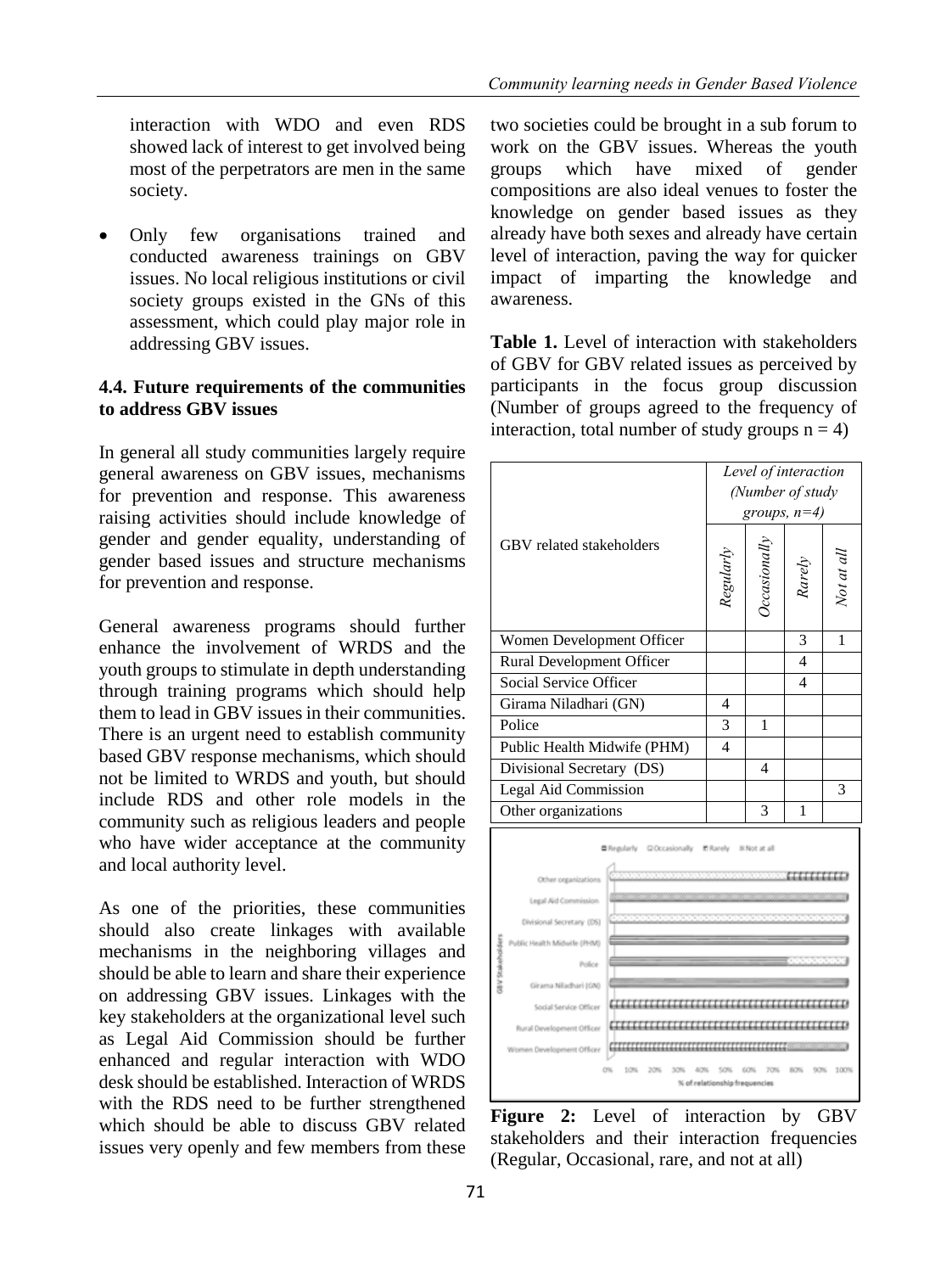# **5. CONCLUSION**

It can be concluded that the culturally determined traditional gender roles in the study communities limits the role of female headed households in positively contributing to the well-being of the society. Generally it is perceived that the women stay at home and it is the men who need to earn the money. Single woman has a number of practical and cultural barriers to access cash. They cannot leave young children alone at home while they go out to work and it may adversely create a bad reputation. Therefore, projects that bring a reduction in women's anxiety and an increase their confidence with the reduction in vulnerability need to be implemented. Further, a comprehensive gender analysis which could be more easily understood and respected by the local authorities in their interventions will increase the appropriateness and impact of their work with their communities.

## **6. RECOMMENDATIONS**

1. Divulging positive cultural norms and values will happen over the longer period of time but the facilitation of trainings and continuous engagement of male leaders and role models in the community in women rights and referral mechanisms will help this process.

2. Women confident building programmes, particularly for the young women could be organized at community level through WRDS. This program should include information on available services, the rights of women and national customary laws on GBV in Sri Lanka.

3. The workshops could be conducted to key personnel in gender related referral mechanisms in local administration such as Girama Niladari, Women Development Officers (WDO), Divisional Secretaries, Social Service Officers and Rural Development Officers. An exercise or case study in their own working community would help to probe more into the GBV issues and will make the key interlocutors of GBV issues feel

more responsible. WDOs role is very vital in the North than other areas, and their presence and interaction with the communities need to be ensured (HRC 2011).

4. A monitoring mechanism should be agreed at the Women Rural Development Society (WRDS) level and a 'community vigilant' group could be formed and trained as to how to identify GBV issues and also on prevention and response mechanisms.

5. WRDS and Youth members could be linked with the civil society groups or similar networks in neighbor villages in each district, particularly working on women issues such as Women Action Network (WAN). This will help to advocate the local authorities to attend and respond to the GBV issues. Cross learning and experience sharing to bring out the lessons learnt in GBV issues and good practices in addressing GBV issues by other communities could also be helpful.

#### **ACKNOWLEDGEMENT**

Author thanks to CARE Sri Lanka for allowing materials and reports produced as part of Safety, Security and Dignity for Women (SSDW) project in September 2013, to be reflected in this paper. The contents of this publication are the sole responsibility of the author and can in no way be taken to reflect the views of CARE Sri Lanka.

#### **REFERENCES**

CARE CARE's Commitment to Ending Gender-Based Violence, CARE USA, http://www.care.org/sites/default/files/documents /GBV-2012-CARE-GBV-Program-Brief.pdf 2010. Accessed on  $16<sup>th</sup>$  of October 2013.

HRC STUDY on Availability of services of Women Development Officers in conflict affected areas - National Protection and Durable Solution for Internally Displaced Persons Project, Human Rights Commission of Sri Lanka. 2011.